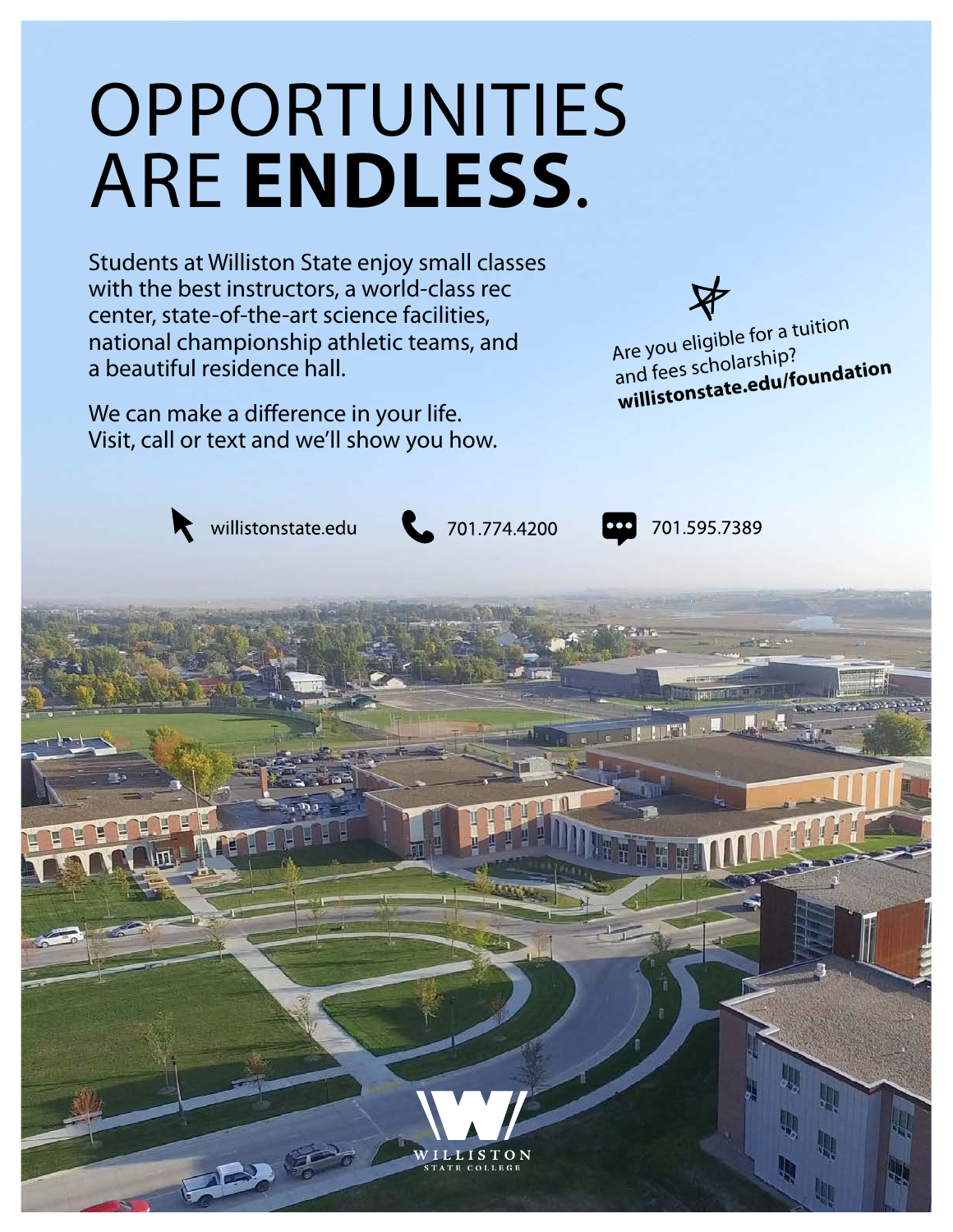

# WILLISTON STATE COLLEGE

### **PREVIEW OF OUR INSTITUTION**





**VIDEOS |**

**WATCH NOW** 

WATCH NOW |

## **OVERVIEW**

**CONTACT US FOR MORE INFORMATION |** wsc.admission@willistonstate.edu **ADDRESS |** 1410 University Ave, Williston, ND 58801 United States **PHONE |** (701) 774-4222 **WEBSITE |** http://www.willistonstate.edu **ENROLLMENT |** 1100 Students **TYPE OF INSTITUTION |** ▪ Public 2-Year

**APPLICATION FEE |** \$35 **IN-STATE TUITION (***Per Credit***) |** \$ **IN-STATE TUITION COST (***Per Year***) |** \$181 **OUT-OF-STATE TUITION (***Per Credit***) |** \$ **OUT-OF-STATE TUITION (***Per Year***) |** \$181 **BOOKS & SUPPLIES COST (***Per Year***) |** \$250 **ROOM & BOARD COST (***Per Year***) |** \$4000 **STUDENT : FACULTIY RATIO |** 25:1 **PRIORITY APPLICATION DEADLINE |** May 1 **PRIORITY FINANCIAL AID DEADLINE |** May 1